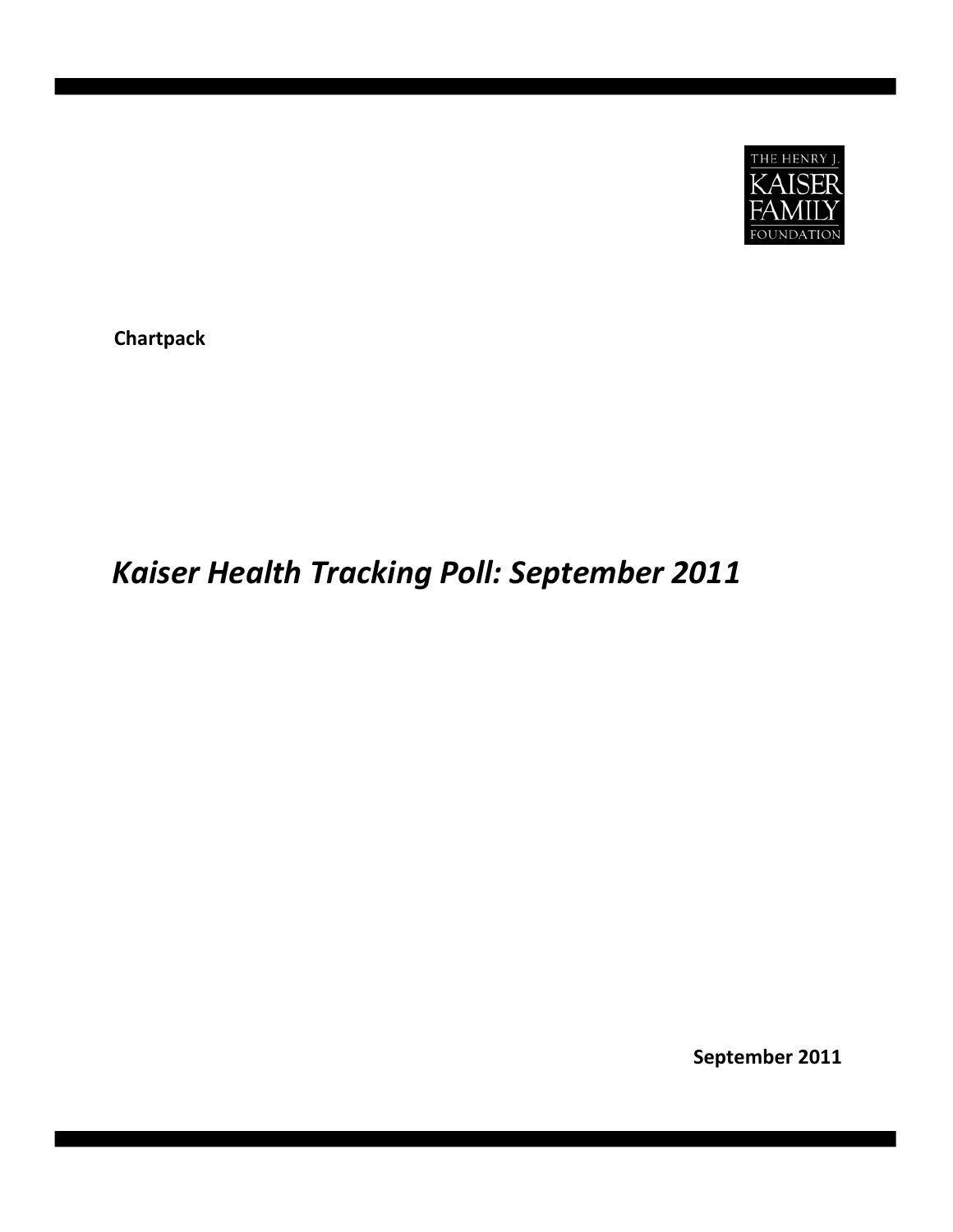

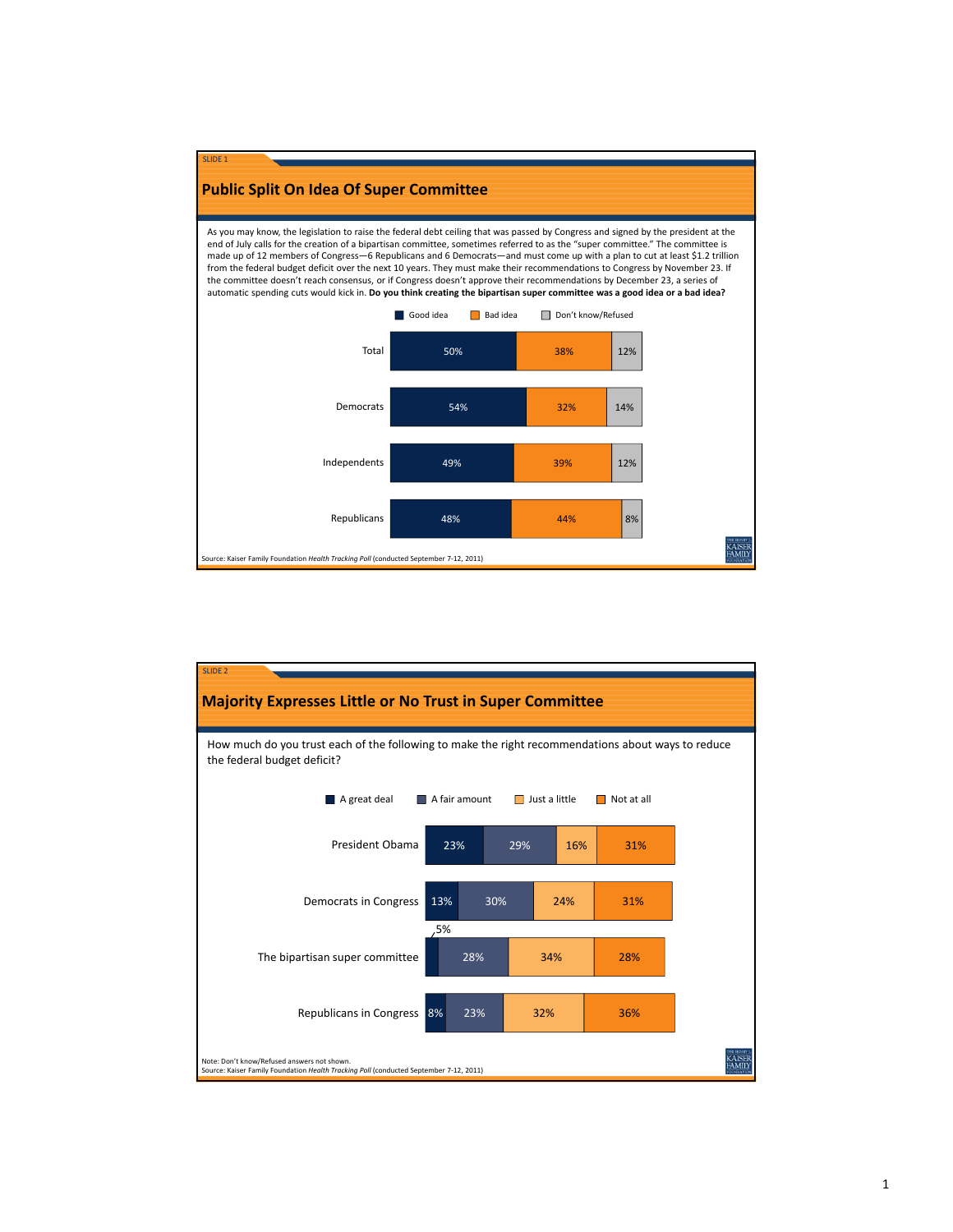## **Partisan Differences in Trust on Dealing With the Deficit**

SLIDE 3

Percent who say they trust each of the following "a great deal" or "a fair amount" to make the right recommendations about ways to reduce the federal budget deficit:

|                                | <b>Total</b> | <b>Democrats</b> | Independents | <b>Republicans</b> |
|--------------------------------|--------------|------------------|--------------|--------------------|
| President Obama                | 52%          | 83%              | 45%          | 13%                |
| Democrats in Congress          | 43           | 72               | 33           | 15                 |
| The bipartisan super committee | 33           | 41               | 31           | 28                 |
| <b>Republicans in Congress</b> | 31           | 17               | 30           | 59                 |

Source: Kaiser Family Foundation *Health Tracking Poll* (conducted September 7‐12, 2011)



KAISE<br>FAMIL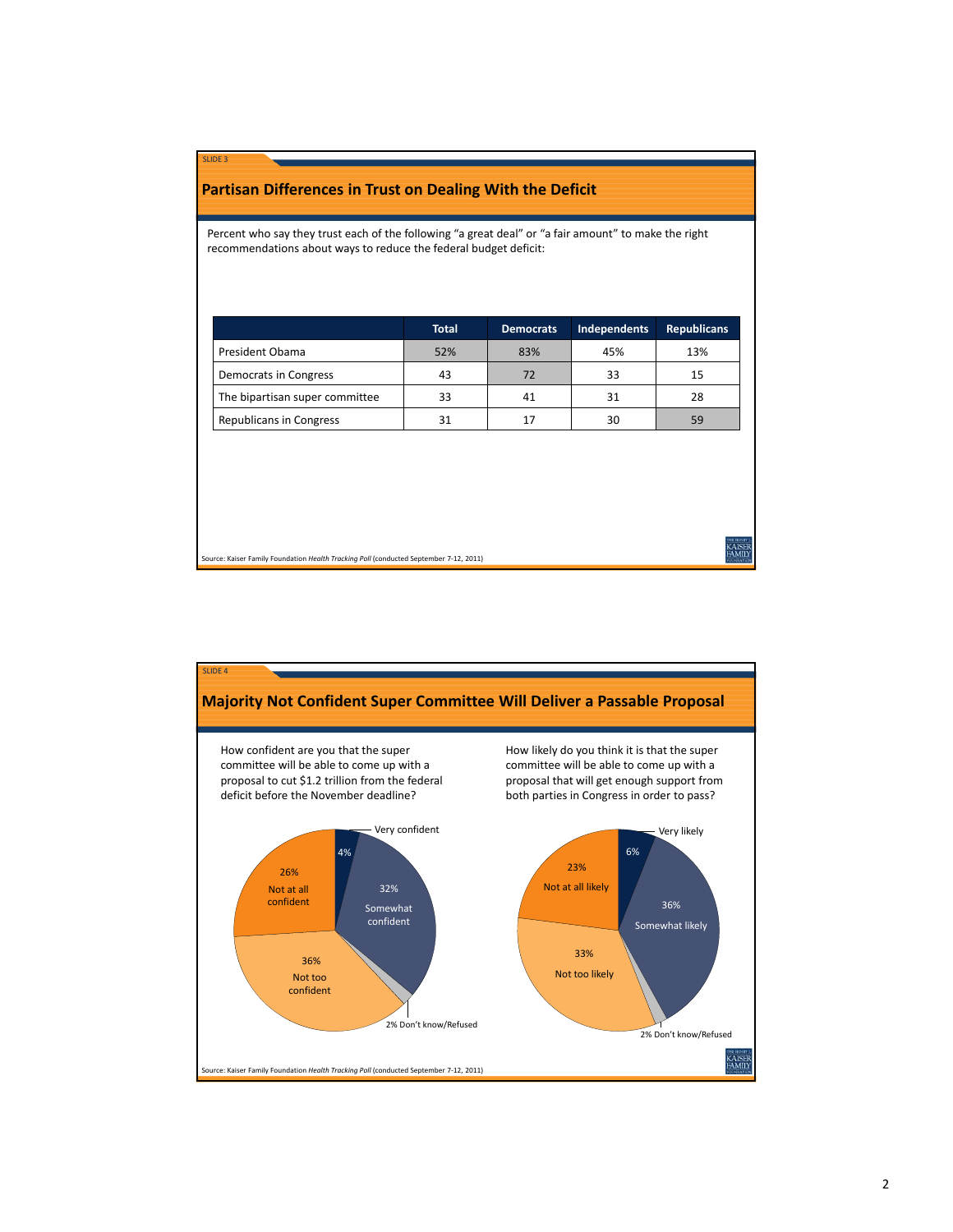

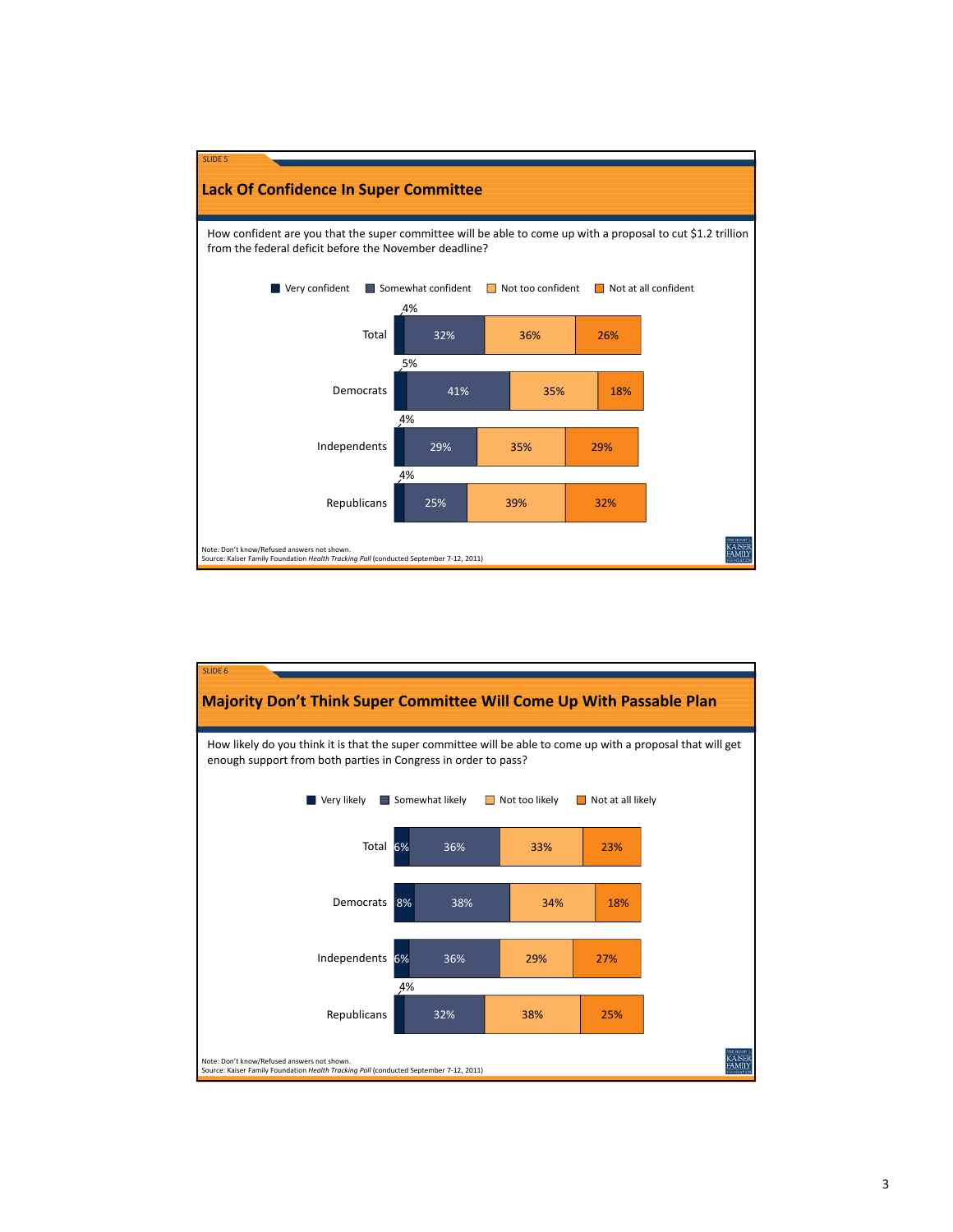

## **Even Among Republicans and Tea Party Supporters, Most Oppose Reductions to Social Security**

SLIDE 8

If the super committee recommends reducing the deficit by reducing federal spending, I'd like to know in which areas you would be willing to see spending reduced. For each area I name, please tell me if you would support major spending reductions, minor spending reductions or no reductions at all as a way to reduce the federal deficit.

|                  | <b>Total</b> | <b>Democrats</b> | <b>Independents</b> | <b>Republicans</b> | <b>Tea Party Supporters</b><br>(regardless of party<br>affiliation) |
|------------------|--------------|------------------|---------------------|--------------------|---------------------------------------------------------------------|
| Social security  |              |                  |                     |                    |                                                                     |
| No reductions    | 58%          | 65%              | 58%                 | 52%                | 52%                                                                 |
| Minor reductions | 27           | 24               | 27                  | 31                 | 28                                                                  |
| Major reductions | 12           | 9                | 13                  | 14                 | 16                                                                  |
| Medicare         |              |                  |                     |                    |                                                                     |
| No reductions    | 51           | 62               | 47                  | 40                 | 37                                                                  |
| Minor reductions | 35           | 26               | 37                  | 43                 | 41                                                                  |
| Major reductions | 13           | 11               | 14                  | 15                 | 22                                                                  |
| Medicaid         |              |                  |                     |                    |                                                                     |
| No reductions    | 46           | 56               | 43                  | 32                 | 30                                                                  |
| Minor reductions | 36           | 29               | 39                  | 45                 | 40                                                                  |
| Major reductions | 16           | 14               | 15                  | 21                 | 29                                                                  |
| Defense          |              |                  |                     |                    |                                                                     |
| No reductions    | 28           | 24               | 30                  | 38                 | 43                                                                  |
| Minor reductions | 39           | 39               | 38                  | 42                 | 41                                                                  |
| Major reductions | 28           | 34               | 30                  | 18                 | 16                                                                  |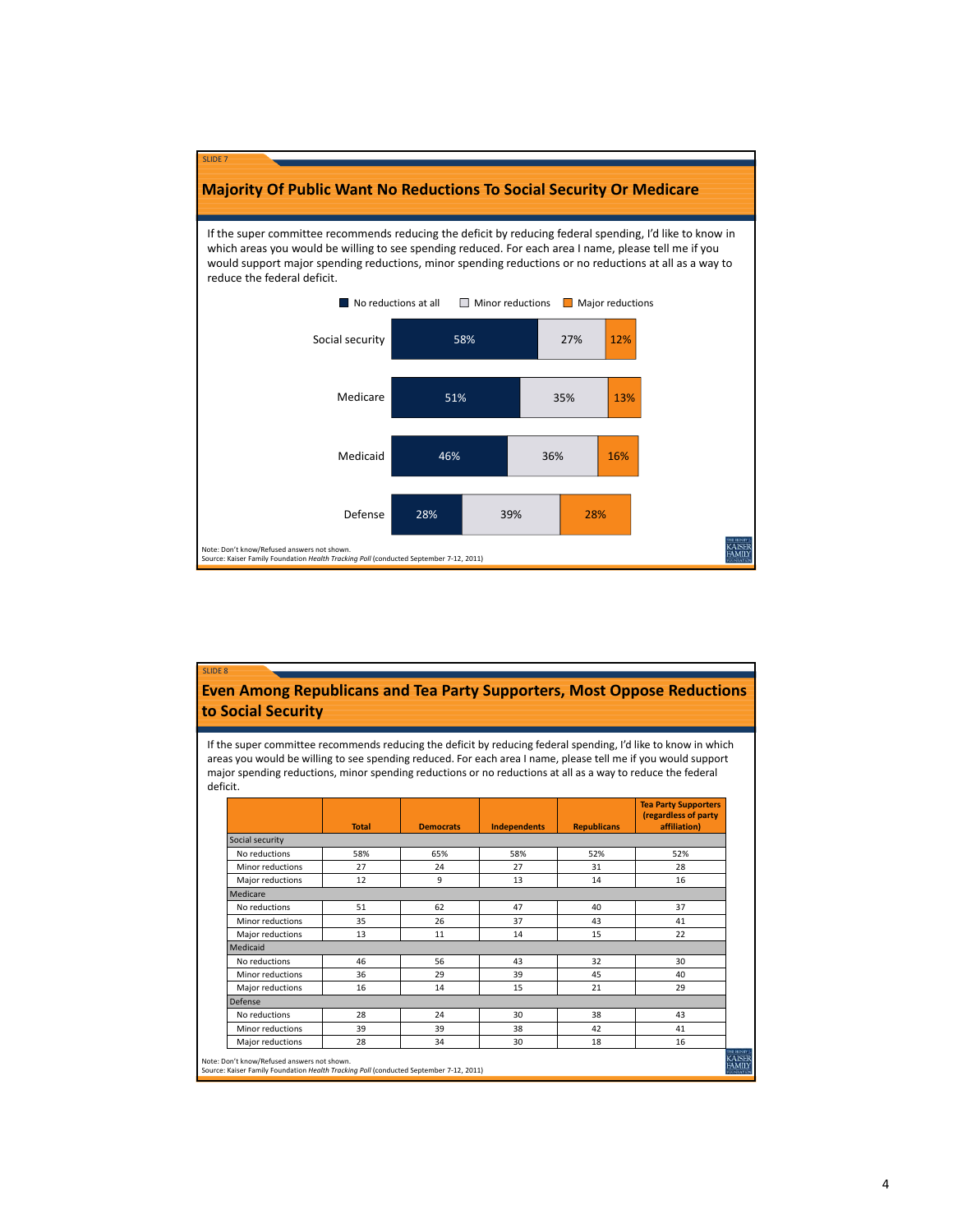

| Percent who say each of the following should play a "major role" in an overall deficit reduction strategy: |              |                  |              |                    |  |  |  |
|------------------------------------------------------------------------------------------------------------|--------------|------------------|--------------|--------------------|--|--|--|
|                                                                                                            | <b>Total</b> | <b>Democrats</b> | Independents | <b>Republicans</b> |  |  |  |
| Closing tax loopholes for wealthy Americans                                                                | 60%          | 68%              | 62%          | 41%                |  |  |  |
| Closing tax loopholes for large businesses                                                                 | 59           | 61               | 60           | 51                 |  |  |  |
| Repealing the Bush tax cuts for wealthy<br>Americans                                                       | 52           | 69               | 49           | 31                 |  |  |  |
| Increasing taxes for wealthy Americans                                                                     | 48           | 64               | 44           | 29                 |  |  |  |
| Reducing spending on government programs<br>and services                                                   | 46           | 40               | 47           | 59                 |  |  |  |
| Repealing the Bush tax cuts for all Americans                                                              | 35           | 45               | 33           | 24                 |  |  |  |
| Increasing taxes for all Americans                                                                         | 28           | 36               | 26           | 17                 |  |  |  |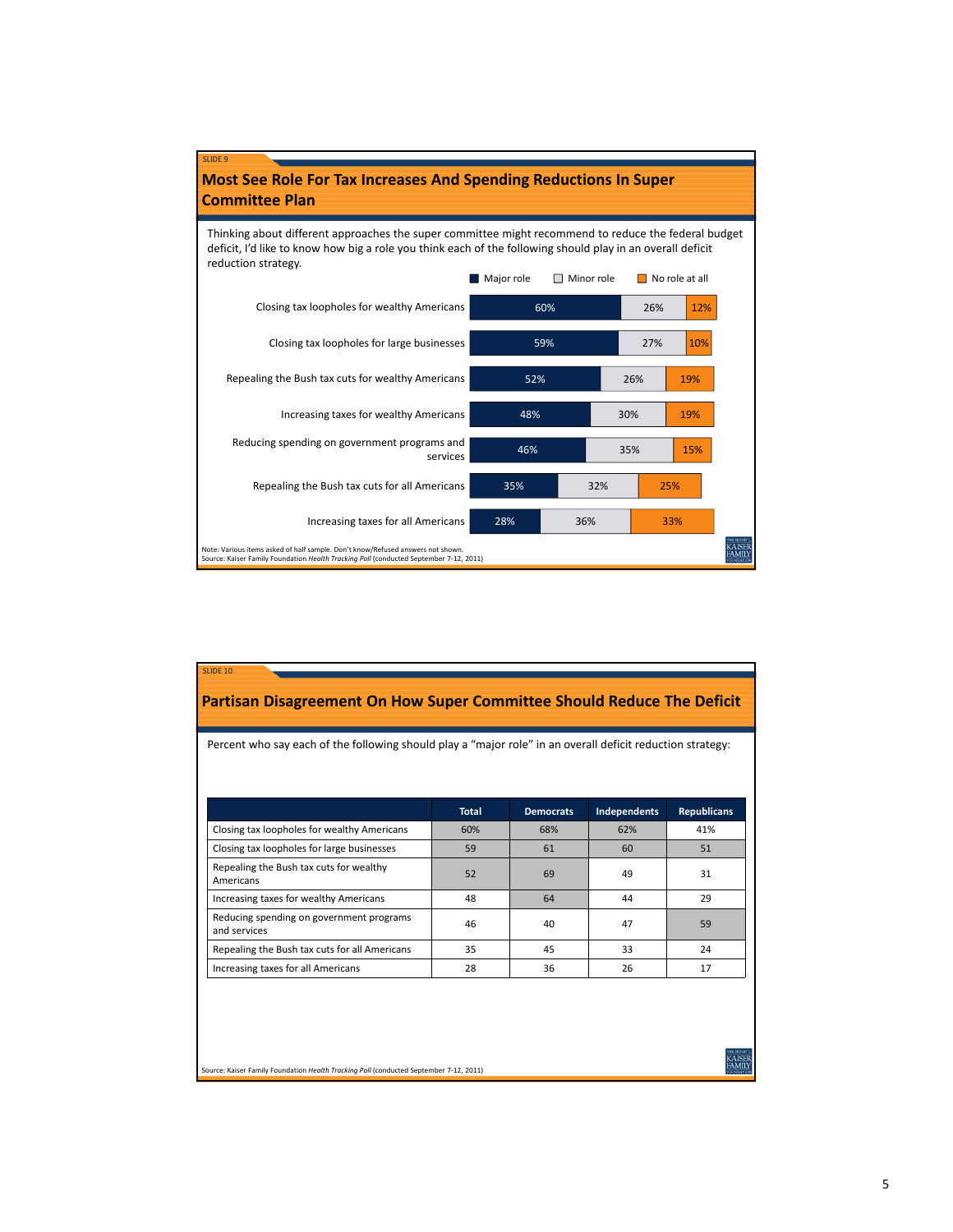

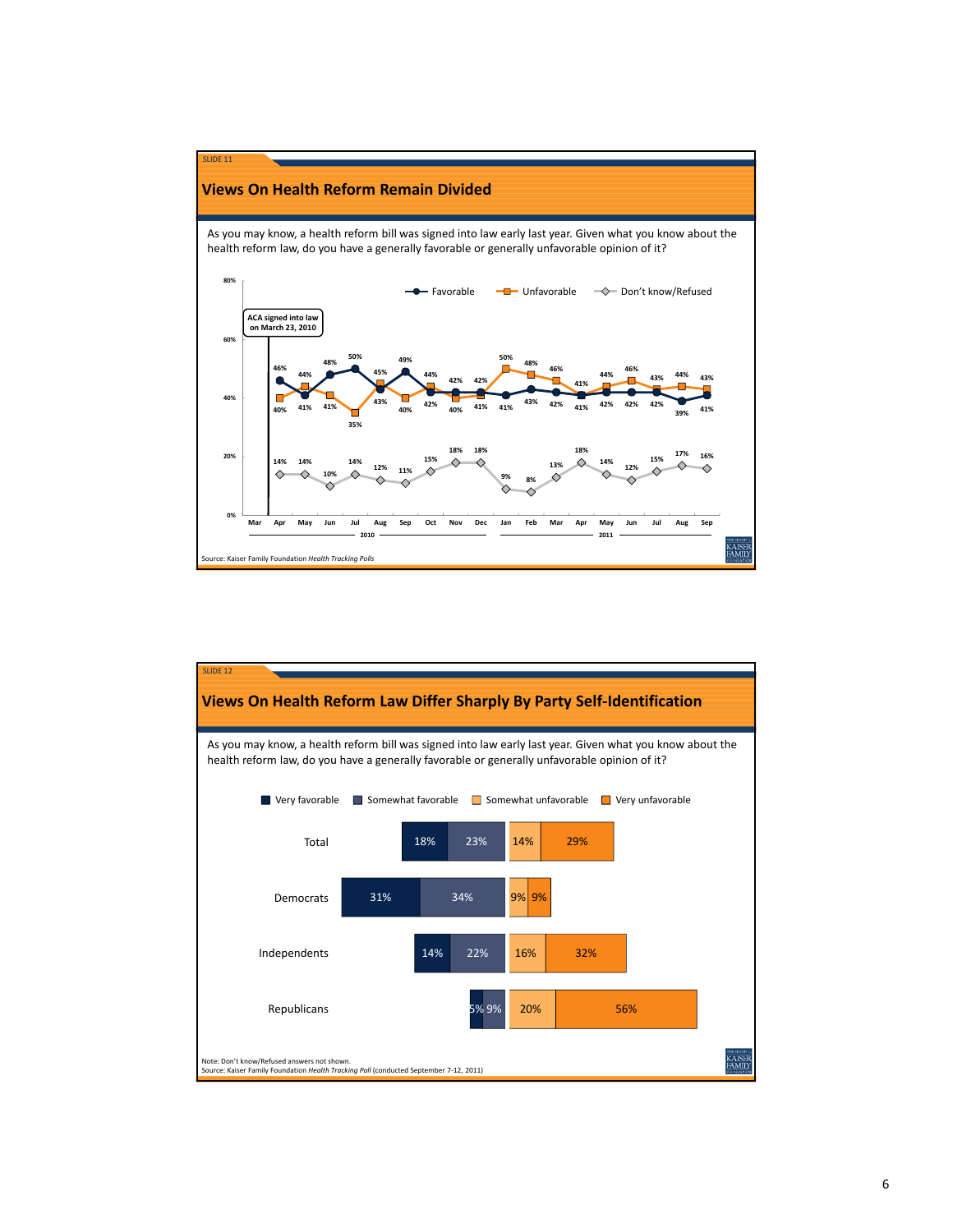

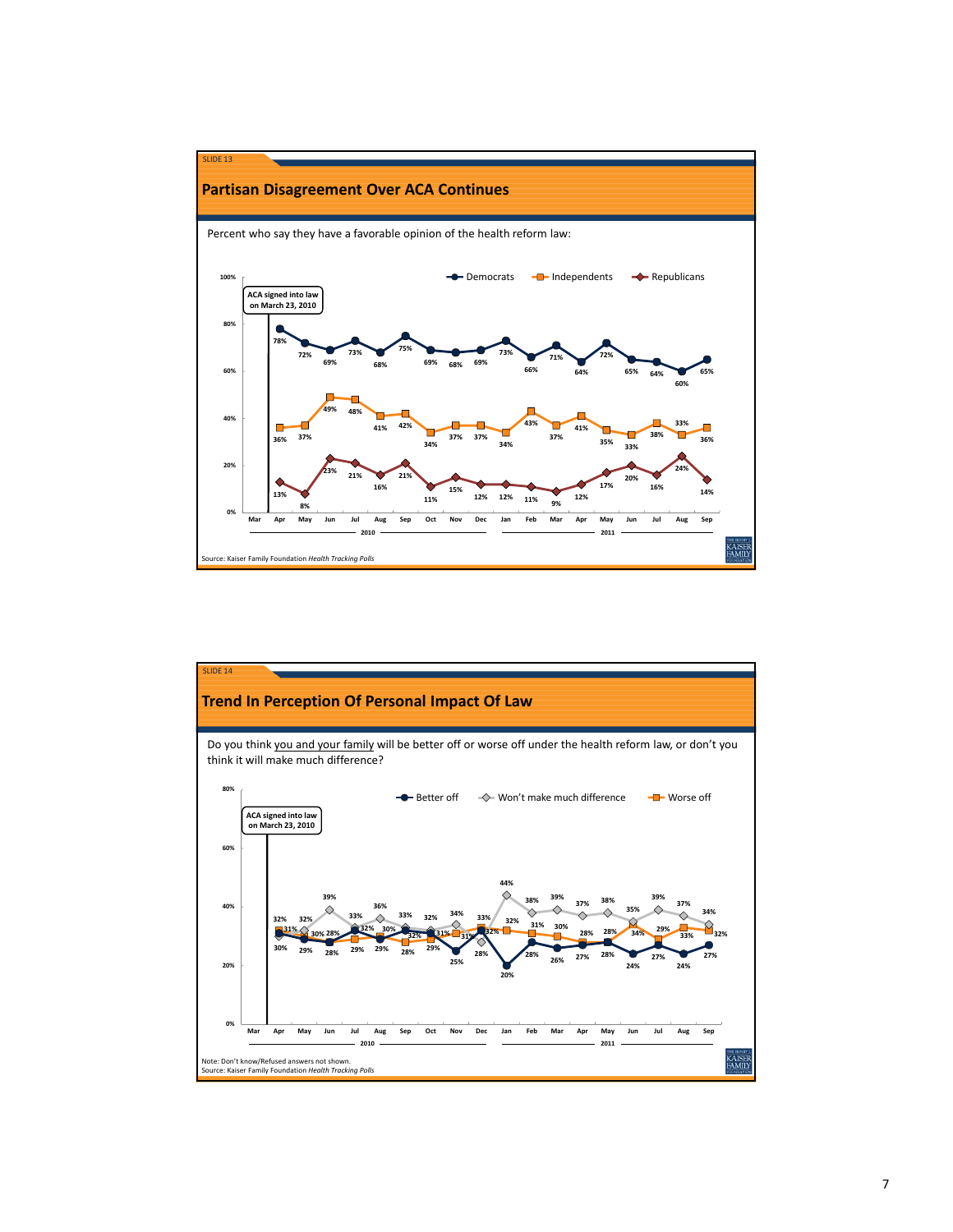

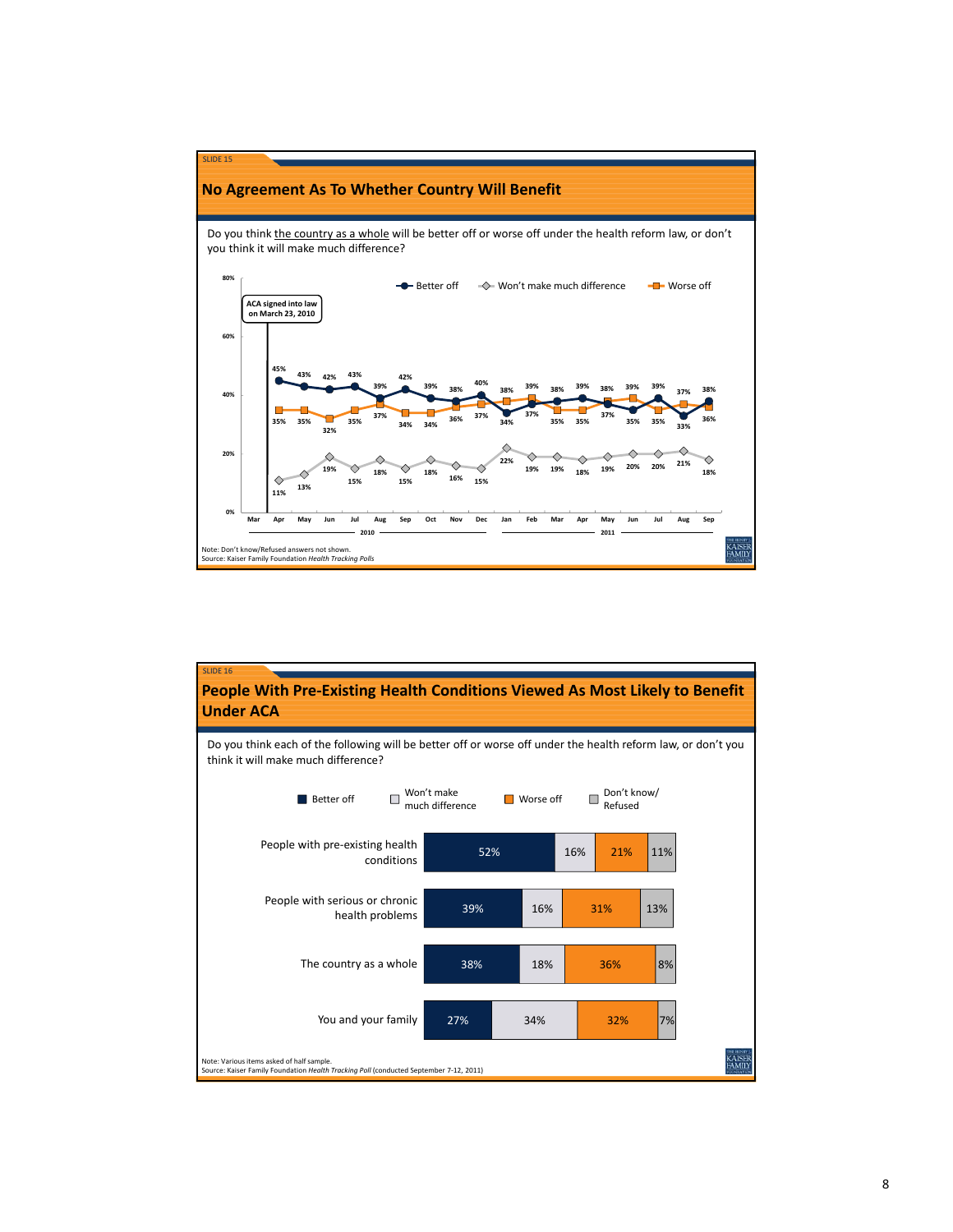

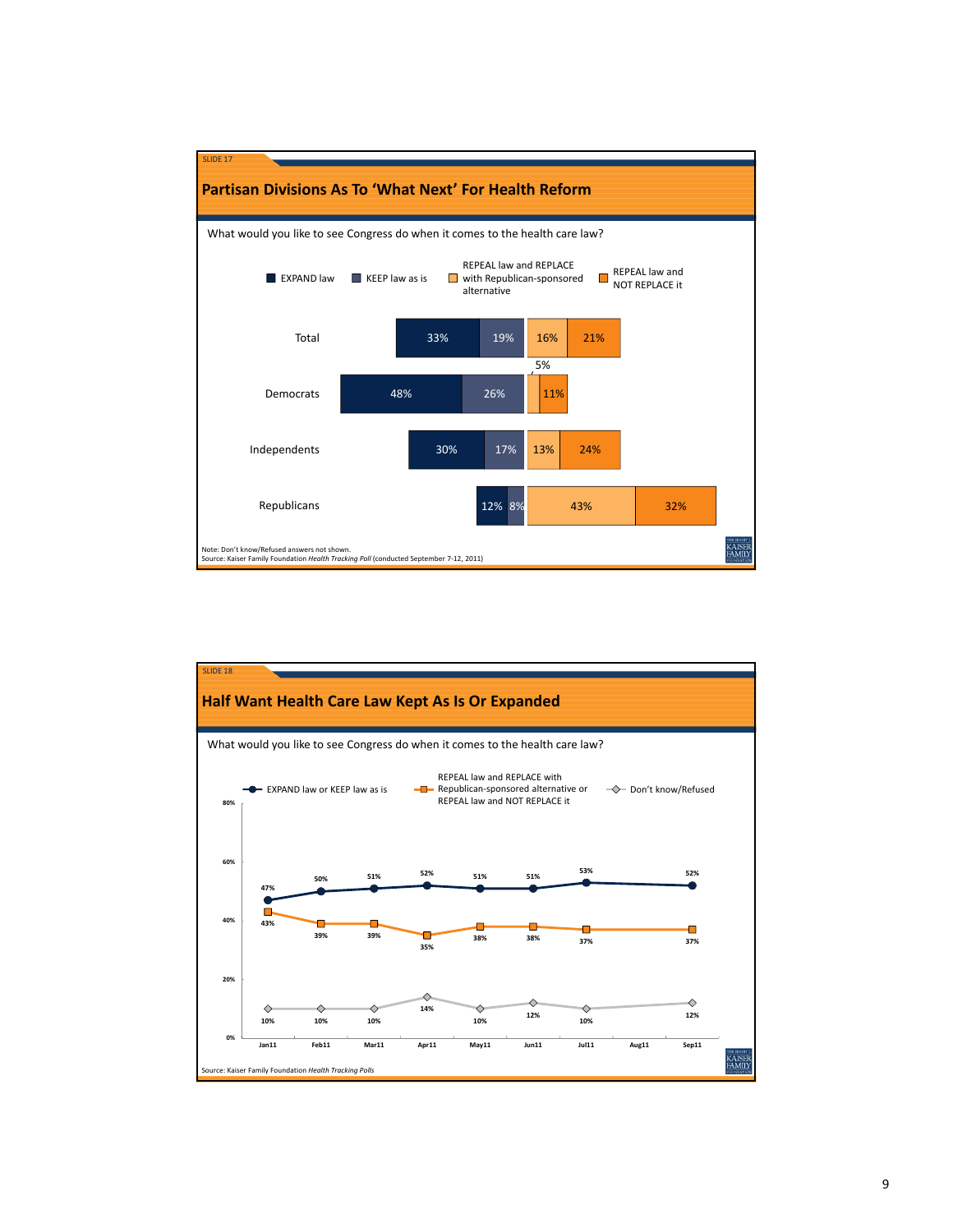

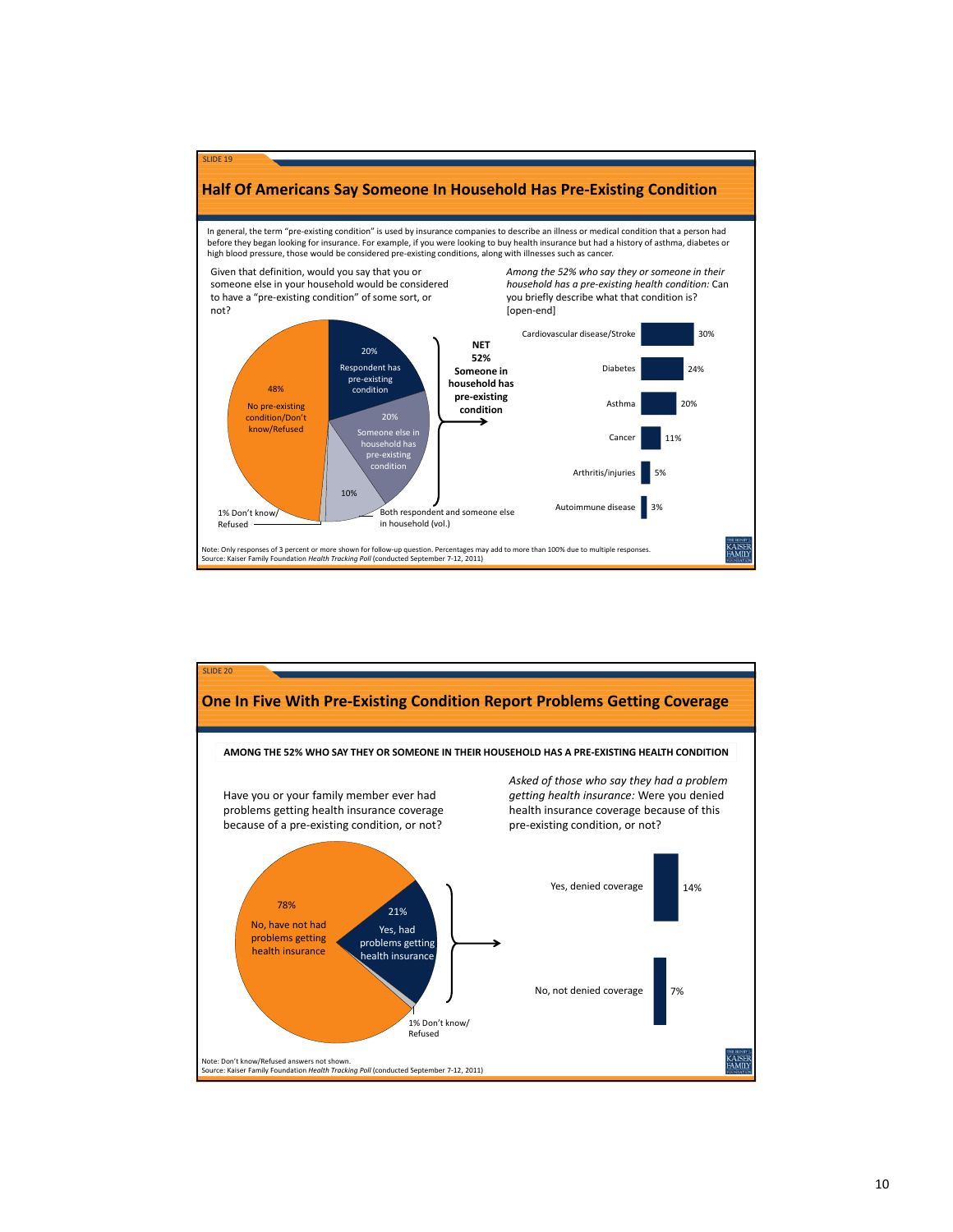

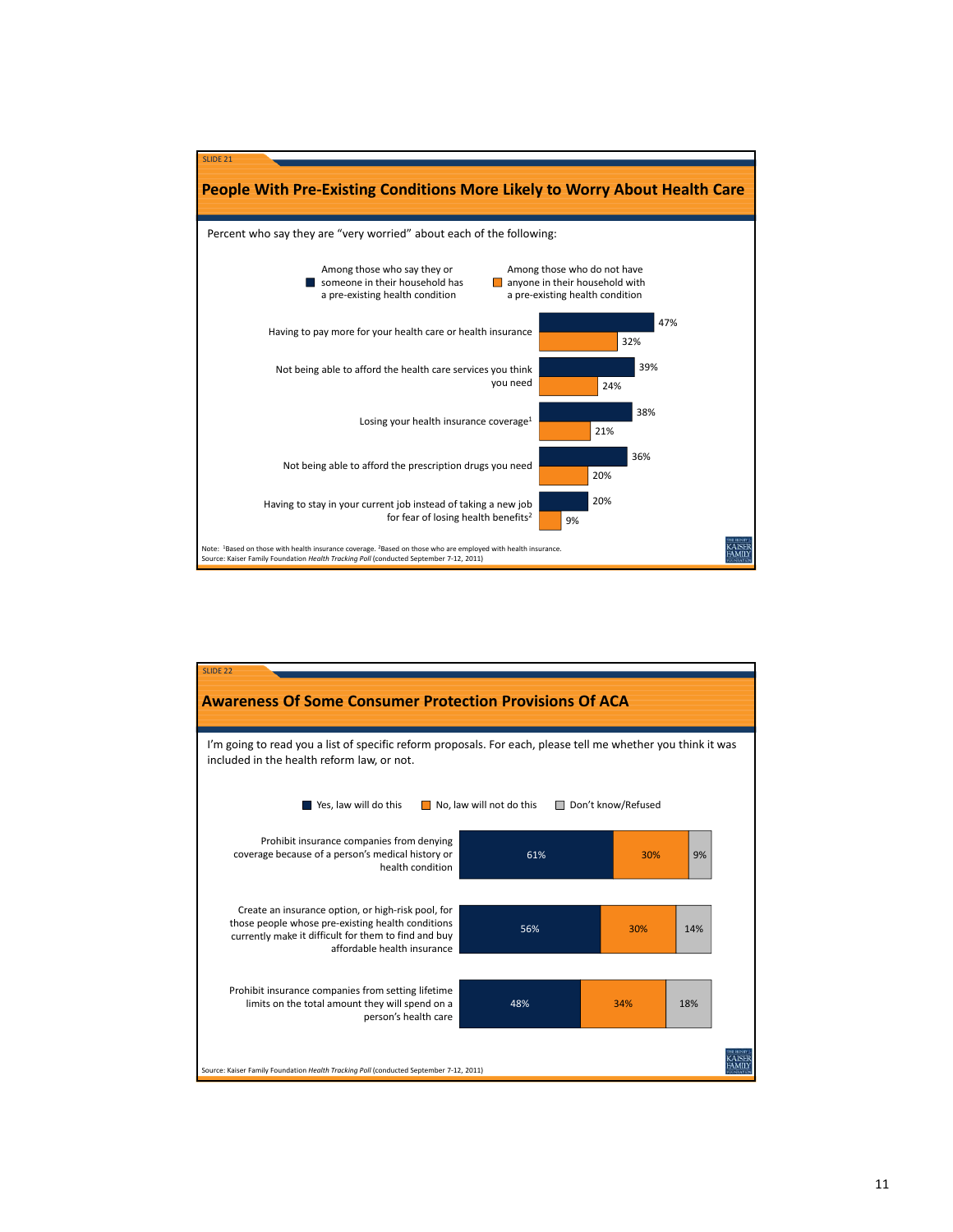

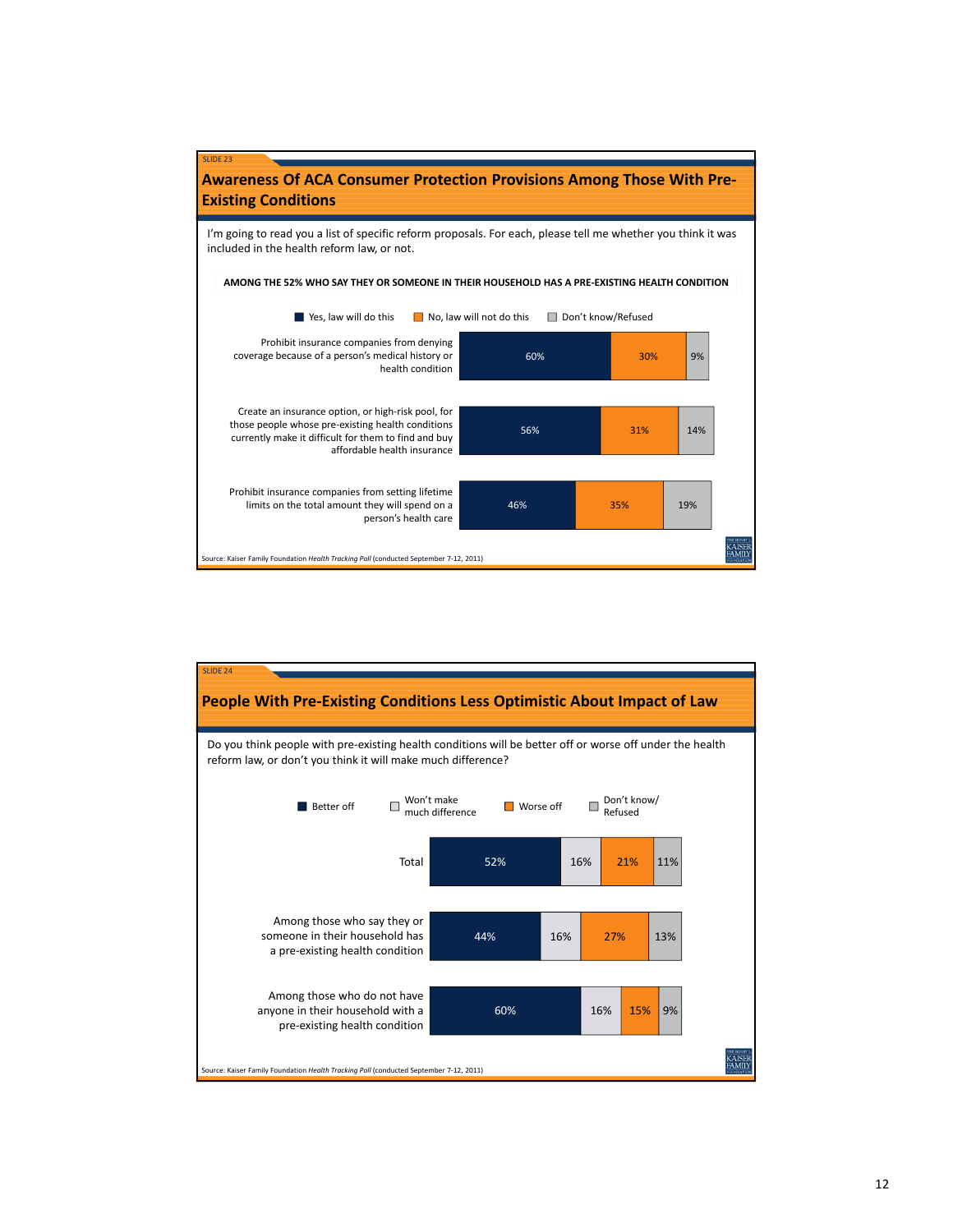